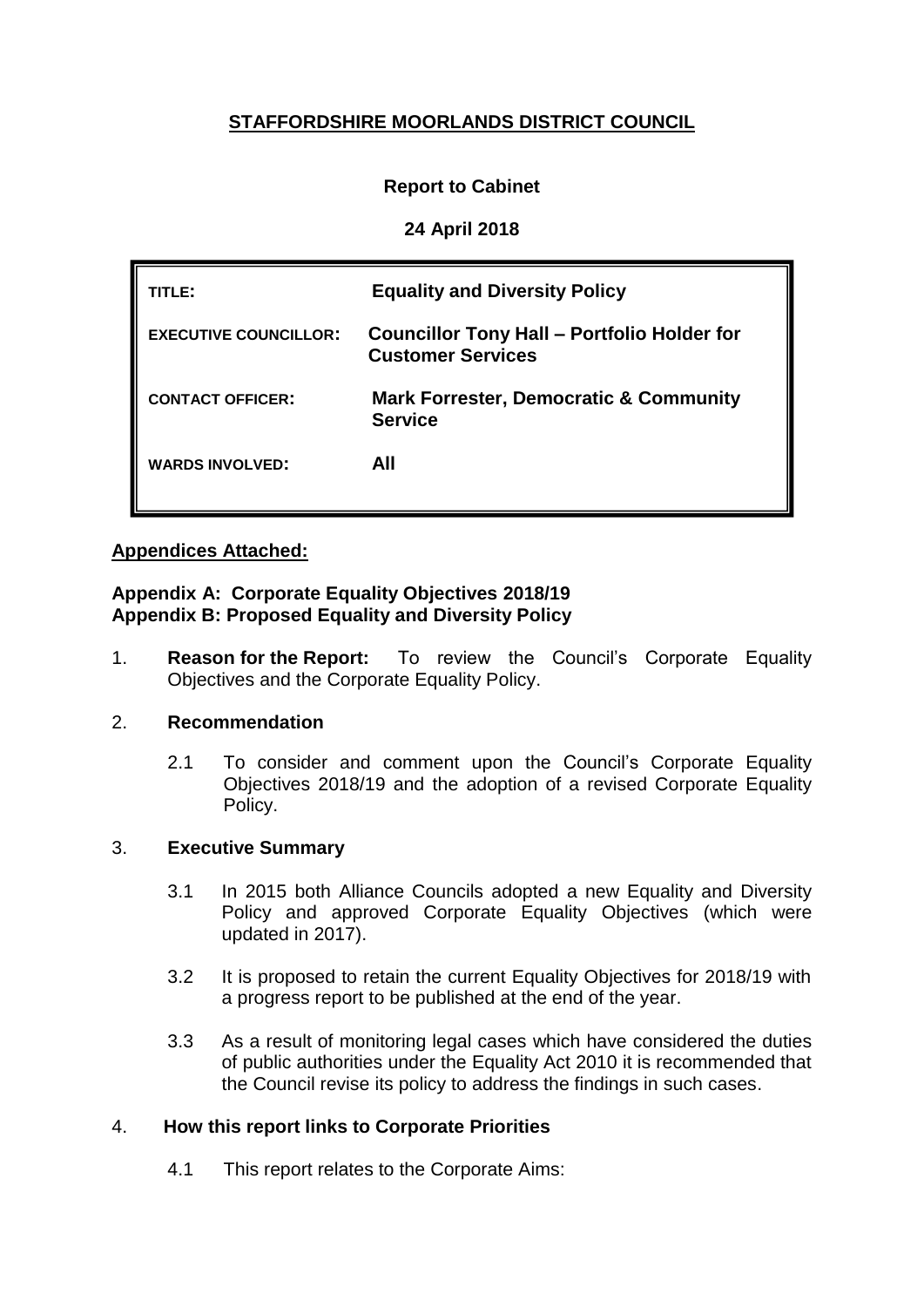• Provide Quality Services in Partnership with Communities.

## 5. **Options and Analysis**

- 5.1 That the Committee considers and comments on the revised Equality Policy and Corporate Equality Objectives. (Recommended)
- 5.2 That the Committee does not consider or comment on the revised Equality Policy and Corporate Equality Objectives. (Not recommended)

### 6. **Implications**

#### 6.1 Community Safety - (Crime and Disorder Act 1998)

Fulfilling the duties of the Equality Act 2010 will contribute to achieving increased safety for the most vulnerable within our communities.

#### 6.2 Workforce

The Joint Equality and Diversity Policy supports the Council's approach to providing a modern and diverse workforce.

#### 6.3 Equality and Diversity/Equality Impact Assessment

Undertaking the actions associated with the proposed Corporate Equality Objectives will enable the Alliance Councils to meet their Equality Duties.

#### 6.4 Financial Considerations

There are no direct financial implications arising from the proposed policy and actions.

#### 6.5 Legal

The Equality Act 2010 places a duty on the Council to publish Equality Objectives and report on their achievement. The proposed revised Corporate Equality Policy addresses the issues arising from the decisions in legal cases considering duties under the Act.

#### 6.6 Sustainability

None.

## 6.7 Internal and External Consultation

The proposed Corporate Equality Objectives provide for consultation with 'protected groups'.